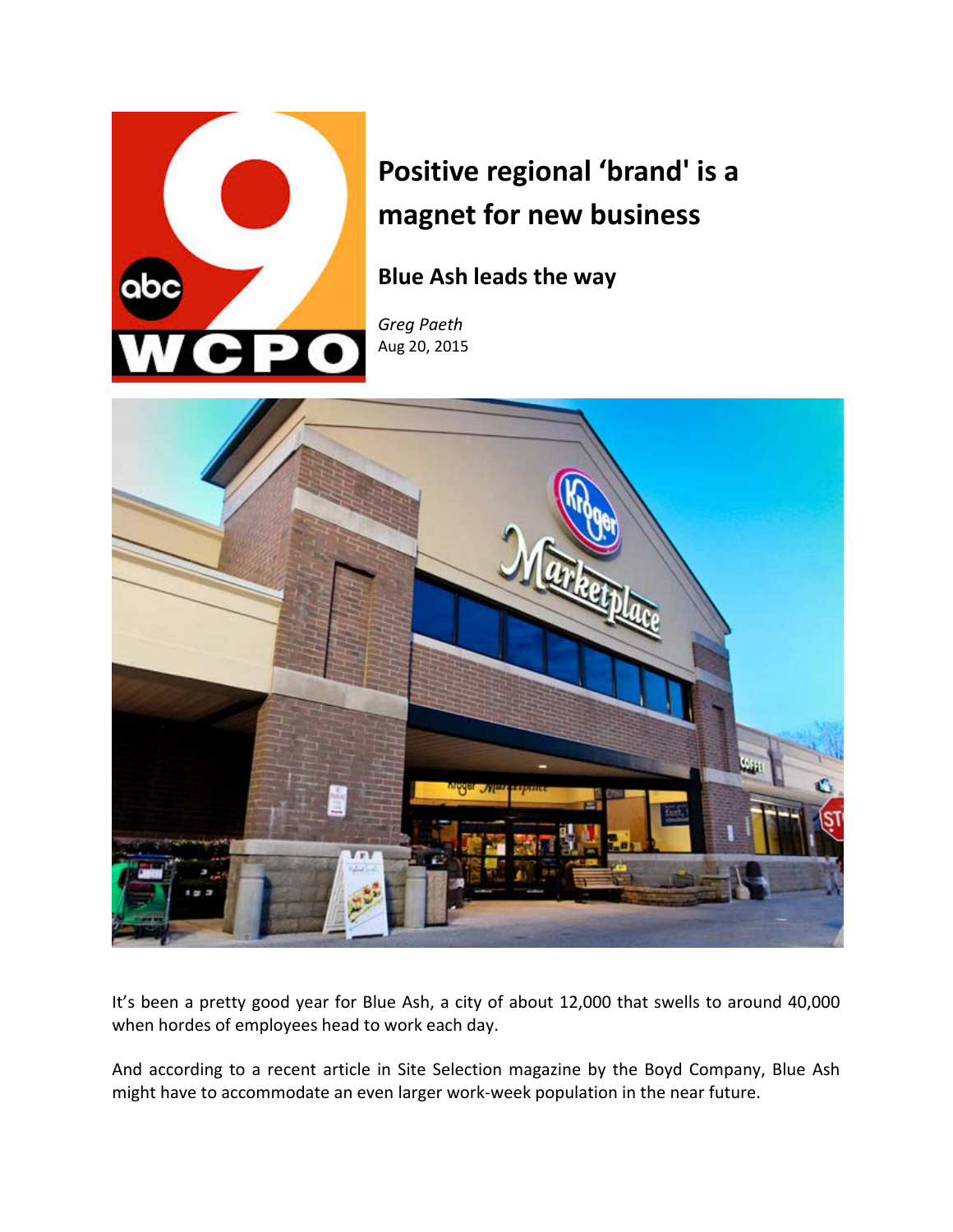The Boyd Company of Princeton, N.J., which does location consulting work for some of the largest companies in the country, identified Blue Ash as the most cost-effective suburban office market in the Midwest for operating a headquarters, administrative or "back office" facility that would occupy 125,000 square feet and employ 500 people.

The annual cost of operating such an office in Blue Ash would be about \$34.3 million, a total that includes roughly \$31.2 million to cover salaries averaging \$45,518 and fringe benefits, the Boyd Company research shows.

Of the 50 suburban markets in the U.S. and Canada that were studied by the company, only four were less expensive than Blue Ash.

Estero, Fla., near Ft. Myers, was rated as the least expensive suburban market in Boyd's eastern region and in the country with an annual operating cost of \$33.6 million. Minden, Nev., near Reno, had the lowest costs in Boyd's western region with an annual total about \$30,000 more than Blue Ash.

At the other end of the spectrum was Redwood City, Cal., which was the most expensive of the 50 markets at \$44.7 million per year.

"The rumors of the death of the suburban market have been grossly exaggerated," said John Boyd Jr., a principal in a firm that was founded in 1975. "Despite everything we've been hearing about projects moving downtown, there are a number of very attractive, desirable suburban markets throughout North America."

Boyd, who was in town last week to make two presentations to corporate site selectors at the Cincinnati Marriott at RiverCenter in Covington, noted that companies are indeed attracted to Blue Ash for the low operating costs. But also, he said, they like some of the improvements in the Ohio state business climate made by Gov. and presidential candidate John Kasich. "Not being political – but bringing the personal income tax rate down is something that companies like," Boyd said.

The accolades in Site Selection follow a number of announcements Blue Ash has made recently about six companies that soon will bring some 1,200 new jobs to the city.

The biggest impact will be from Cincinnati‐based Kroger Co., which said it would add 650 jobs to the Blue Ash workforce. More recently, Tripack, located in Florence, said it would move into a 200,000‐square‐foot building in Blue Ash, where 85 employees will make equipment for "shrink sleeve labels" for cans and bottles.

"It's been a tremendous year for Blue Ash in terms of job growth and the absorption of Class A office space," said Neil Hensley, the city's economic development director. Demand for Class A space in Blue Ash is evidenced by a 5.4 vacancy rate, he said, which is just a third of the region's 16 percent rate.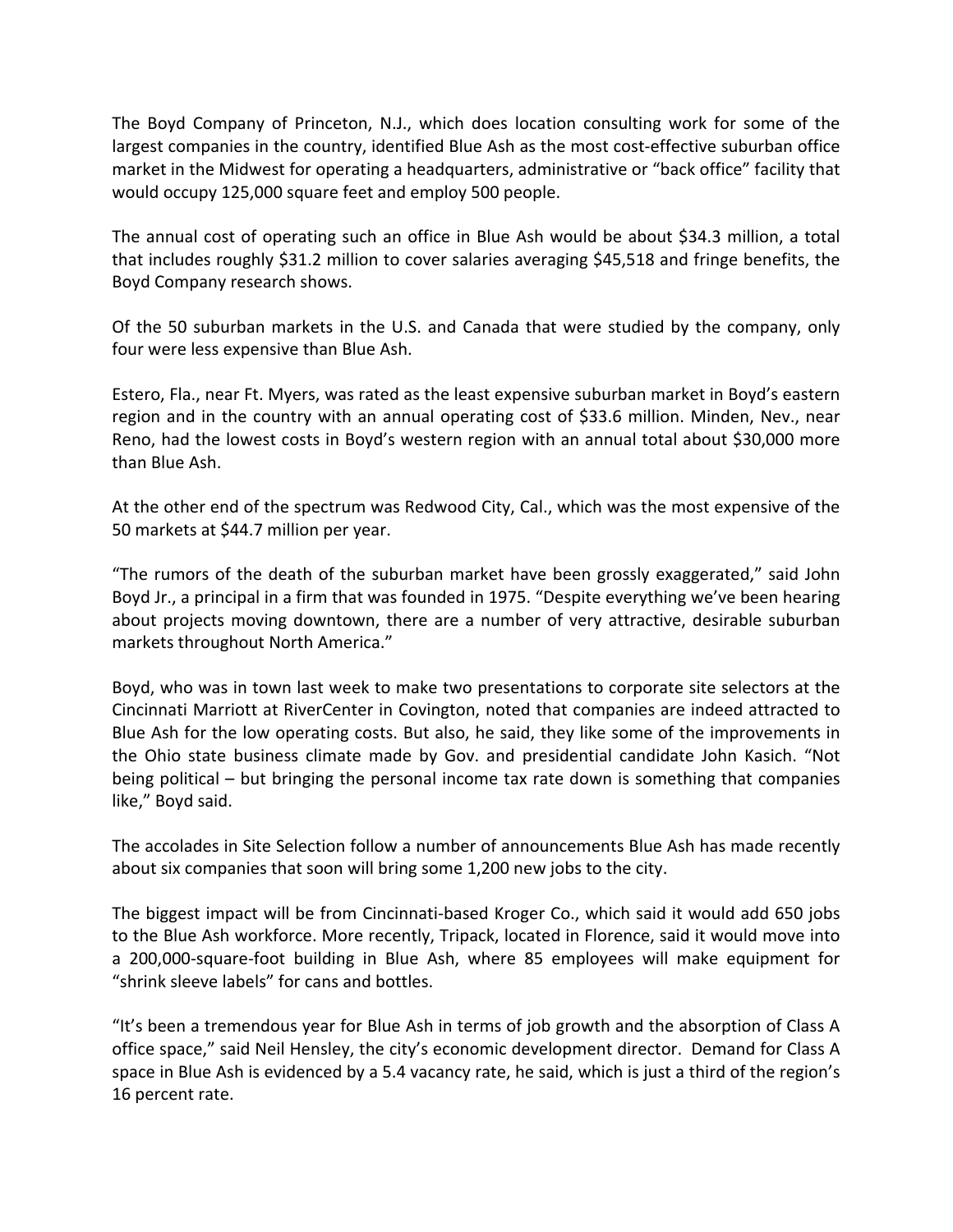Job growth in Blue Ash seems to mirror similar growth throughout the region.

The U.S. Bureau of Labor Statistics said at the end of July that area unemployment was 4.6 percent in June, down a full percentage point from a year earlier and nearly one point below the national rate of 5.5 percent. That Cincinnati figure represents one of the lowest jobless rates in the region in more than a decade.

Total non-farm employment for the region, which includes some 15 counties in Ohio, Kentucky and Indiana, stood at 1,075,800, a figure that reflects an increase of 28,400 jobs, or 2.7 percent, from a year ago.

Janet Harrah, Senior Director of the Center for Economic Analysis and Development at Northern Kentucky University's Haile/US Bank College of Business, said there are several reasons to be optimistic about the economy.

"For example," Harrah wrote in an email, "at the airport we have new low‐cost carriers and expanded options; the community has made great strides in recent years to expand our region's entrepreneur support network; we have been reinvesting in our urban core as evidenced by the streetcar, the Banks, and the revitalization of the Over-the-Rhine neighborhood; and there are a number of large commercial construction projects under way around the region, such as the Kenwood Collection, the new GE office building (in The Banks) and Mercer Commons in Over-the-Rhine."

All of these projects contribute to job growth and a falling unemployment rate, she said.

As might be expected, Boyd Company clients include companies that want to open a new office or relocate an existing office. Less obvious are companies that want information they can use to get a better deal at their current site.

"For every project you hear about, there are 40 or 50 projects that are under the radar screen," Boyd said. "And a lot of those projects, quite frankly, are companies that just want to see how much they can save in another market and then confidentially take that document to a state official and leverage a better incentive deal to stay where they are or to negotiate a better lease at the industrial park or the office park.

"Ninety percent of the work for our current clients," he said, "are companies that probably aren't going to go anywhere."

Boyd described site selection as both an art and a science. The science in the process calls for scrutiny of labor and real estate costs, the cost of utilities, property and sales taxes and travel costs.

The artistry involves what Boyd described as qualitative factors.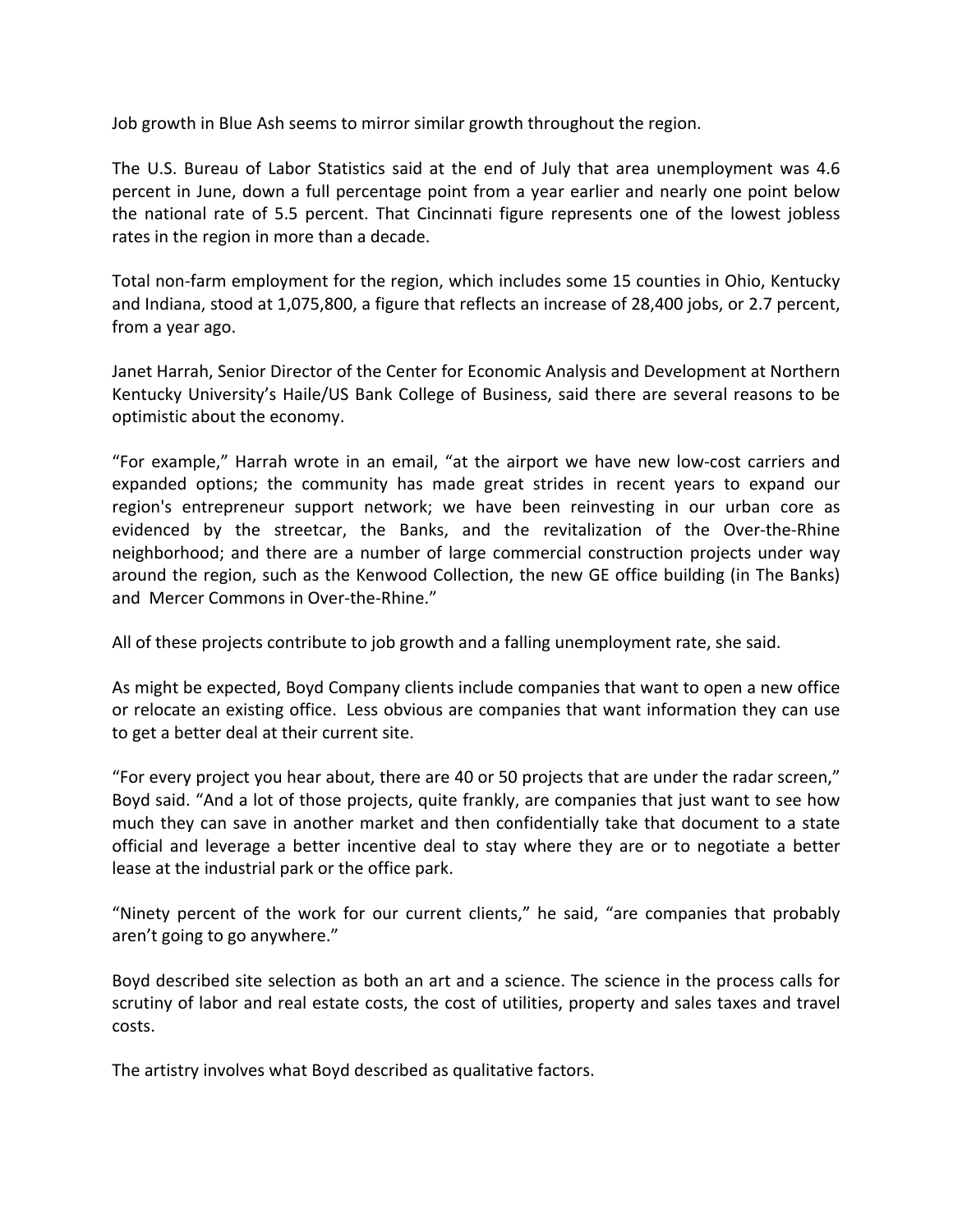"Things like air service, proximity to a major university, proximity to cultural amenities or professional sports franchises. And one of the things Hamilton County and Butler County and the northern suburbs can leverage is the great downtown cultural amenities and the great walk‐ability Cincinnati has to offer," he said.

Air transportation at the Cincinnati/Northern Kentucky International Airport, however, was one of the few drawbacks to Blue Ash and the surrounding region that Boyd noted.

"You know, the one negative that our clients continue to talk about is air service, the lack of direct flights to major markets," said Boyd, who recalled that Chiquita cited that as a factor when the company moved out of Cincinnati in 2011 and relocated to Charlotte, N.C.

The Boyd Company analysis of the 50 suburban markets showed that air travel costs at the Cincinnati airport would be more than \$188,000 per year, the highest of the 50 markets and about \$6,000 more than the area that ranked second highest, The Woodlands outside of Houston.

High airfares in the Cincinnati region, where Delta Airlines has been the primary carrier, have been a long-running concern for air travelers and companies whose employees fly frequently. For the fourth quarter of last year, the most recent statistics available from the U.S. Department of Transportation show that the average Cincinnati fare was \$485, third highest in the country.

Boyd said travel costs in themselves, however, are not a major consideration for companies that want to open an office.

"Labor costs and real estate costs dominate the equation, and property and personal income taxes are much more dominant factors," he said.

Although the Boyd Company research pinpointed the city of Blue Ash as the best suburban market in the Midwest, Boyd said nearby cities such as Norwood and Mason, Butler County and the region as a whole have a national reputation as good places to do business. And a lot of that is related to the recognizable branding of local companies like Procter & Gamble, the consumer products giant based in downtown Cincinnati.

"Blue Ash has a brand. A lot of people know Blue Ash, and a lot of that is related to Procter & Gamble," Boyd said, a value that is impossible to overstate.

"Site selection is increasingly about branding," he said. "Companies need to brand themselves as the best companies to work for, because with the global economy, you need to attract the best workers."

Asked for a no‐spin assessment of Cincinnati from someone who spends much of his time traveling throughout the country, Boyd offered this: "It's a real gem. It's a relatively small city of